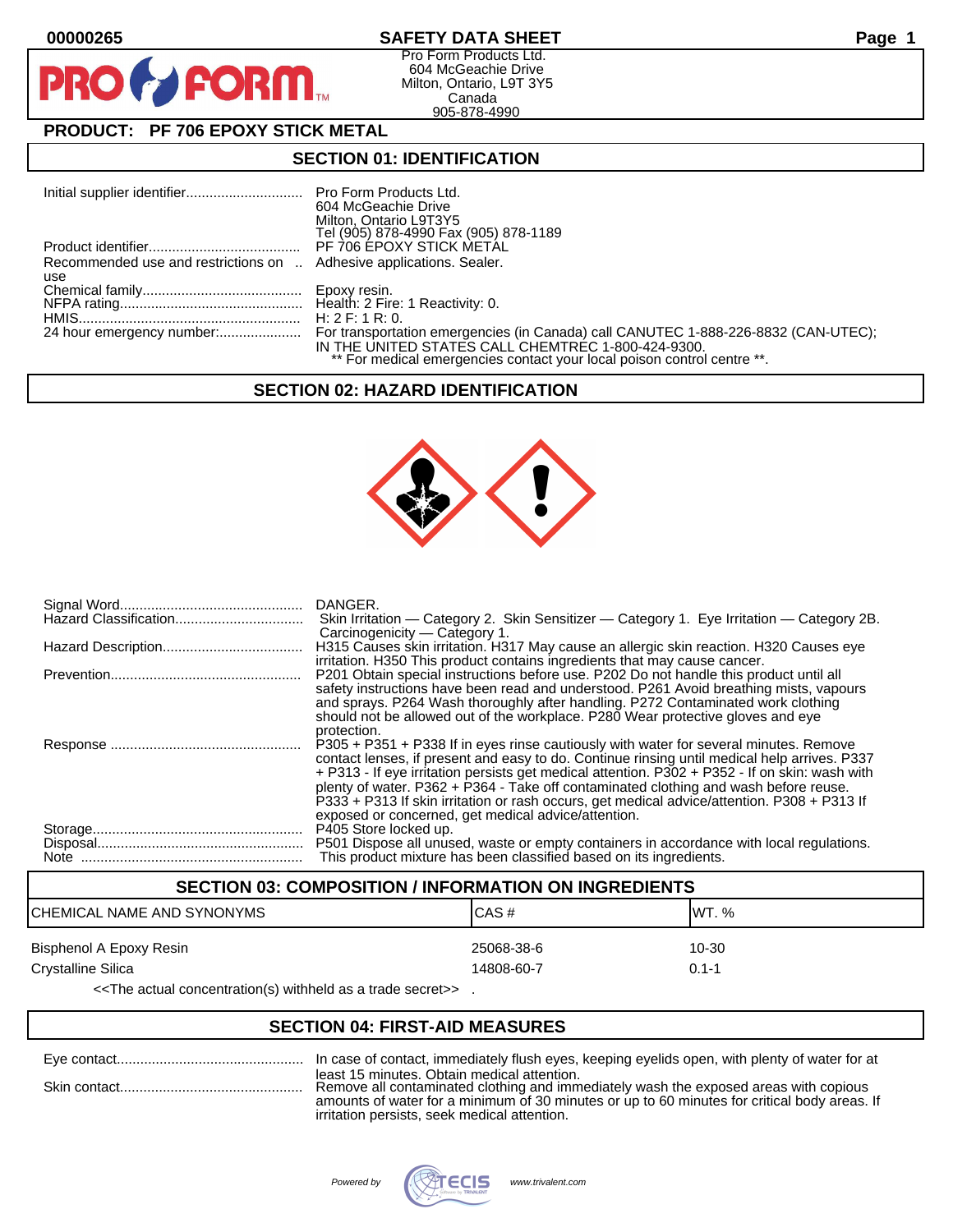### **PRODUCT: PF 706 EPOXY STICK METAL**

#### **SECTION 04: FIRST-AID MEASURES**

|                                                                  | If inhaled, remove to fresh air. If not breathing, give artificial respiration. If breathing is                                                                                                                                                                                  |
|------------------------------------------------------------------|----------------------------------------------------------------------------------------------------------------------------------------------------------------------------------------------------------------------------------------------------------------------------------|
|                                                                  | difficult, give oxygen, obtain medical attention.<br>Rinse mouth with water. Give 1 to 2 glasses of water to drink. If ingestion is suspected, contact physician or poison control center immediately. If spontaneous vomiting occurs                                            |
|                                                                  | have victim lean forward with head down to prevent aspiration of fluid into the lungs. Never<br>give anything by mouth to an unconscious person.                                                                                                                                 |
| Most important symptoms and effects,<br>whether acute or delayed | Can cause skin sensitization. Causes skin irritation. Causes eye irritation. Symptoms may include stinging, tearing, redness, swelling, and blurred vision. Direct contact with eyes<br>may cause temporary irritation. This product contains ingredients that may cause cancer. |
|                                                                  | Treat victims symptomatically. In the event of an incident involving this product ensure that<br>medical authorities are provided a copy of this safety data sheet.                                                                                                              |
|                                                                  |                                                                                                                                                                                                                                                                                  |

#### **SECTION 05: FIRE-FIGHTING MEASURES**

Suitable and unsuitable extinguishing ..... Use extinguishing media that is applicable to surrounding fire. media Specific hazards arising from the ............. Oxides of carbon (CO, CO2). Sulfur Oxides. Halogenated compounds. Metal oxides. hazardous product, such as the nature of any hazardous combustion products Special protective equipment and ............ Firefighter should be equipped with self-contained breathing apparatus and full protective precautions for fire-fighters clothing to protect against potentially toxic and irritating fumes.

# **SECTION 06: ACCIDENTAL RELEASE MEASURES**

 Leak/spill.................................................. Ventilate. Eliminate all sources of ignition. Avoid all personal contact. Evacuate all non-essential personnel. Contain the spill. Prevent runoff into drains, sewers, and other waterways. Remove mechanically by method which minimizes generation of airborne dust (ie. Vacuum). Spilled material and water rinses are classified as chemical waste, and must be disposed of in accordance with current local, provincial, state, and federal regulations.

#### **SECTION 07: HANDLING AND STORAGE**

Precautions for safe handling.................... Avoid all skin contact and ventilate adequately, otherwise wear an appropriate breathing apparatus. Handle and open container with care. Employees should wash hands and face before eating or drinking. Conditions for safe storage, including any Keep away from heat, sparks, and open flames. Store in a cool and dry place, for product incompatibilities<br>integrity. Store away from sunlight. Keep container closed when not in u integrity. Store away from sunlight. Keep container closed when not in use. Do not store above 35 deg c.

#### **SECTION 08: EXPOSURE CONTROLS / PERSONAL PROTECTION**

| <b>INGREDIENTS</b>                                                                                                                                                                                                                                                                                                                                                                                                                                                                                                                                                                                                                                                                                                                                                                                                                                                                                            | TWA           | <b>ACGIH TLV</b><br><b>STEL</b> | <b>OSHA PEL</b><br>IPEL                                                               | <b>STEL</b>     | <b>NIOSH</b><br>IREL    |
|---------------------------------------------------------------------------------------------------------------------------------------------------------------------------------------------------------------------------------------------------------------------------------------------------------------------------------------------------------------------------------------------------------------------------------------------------------------------------------------------------------------------------------------------------------------------------------------------------------------------------------------------------------------------------------------------------------------------------------------------------------------------------------------------------------------------------------------------------------------------------------------------------------------|---------------|---------------------------------|---------------------------------------------------------------------------------------|-----------------|-------------------------|
| Bisphenol A Epoxy Resin Not established                                                                                                                                                                                                                                                                                                                                                                                                                                                                                                                                                                                                                                                                                                                                                                                                                                                                       |               | Not established                 | Not established                                                                       | Not established | Not established         |
| <b>Crystalline Silica</b>                                                                                                                                                                                                                                                                                                                                                                                                                                                                                                                                                                                                                                                                                                                                                                                                                                                                                     | $0.025$ mg/m3 | Not established                 | $0.1 \text{ mg/m}3$ TWA                                                               | Not established | $0.05 \,\mathrm{mg/m3}$ |
|                                                                                                                                                                                                                                                                                                                                                                                                                                                                                                                                                                                                                                                                                                                                                                                                                                                                                                               |               |                                 |                                                                                       |                 |                         |
| CA ON: 0.025 mg/m3 Respirable<br>Local exhaust ventilation is recommended. Wear an appropriate, properly fitted respirator<br>when contaminant levels exceed the recommended exposure limits.<br>Liquid chemical goggles.<br>Chemical resistant gloves.<br>Wear adequate protective clothes.<br>Safety boots per local regulations.<br>Emergency showers and eye wash stations should be available. Employees should wash<br>their hands and face before eating, drinking, or using tobacco products.<br>Appropriate engineering controls<br>Provide natural or mechanical ventilation to control exposure levels below airborne<br>exposure limits. Local mechanical exhaust ventilation should be used at sources of air<br>contamination, such as open process equipment, or during purging operations, to capture<br>gases and fumes that may be emitted. Standard reference sources regarding industrial |               |                                 | ventilation (ie. ACGIH industrial ventilation) should be consulted for quidance about |                 |                         |

adequate ventilation.

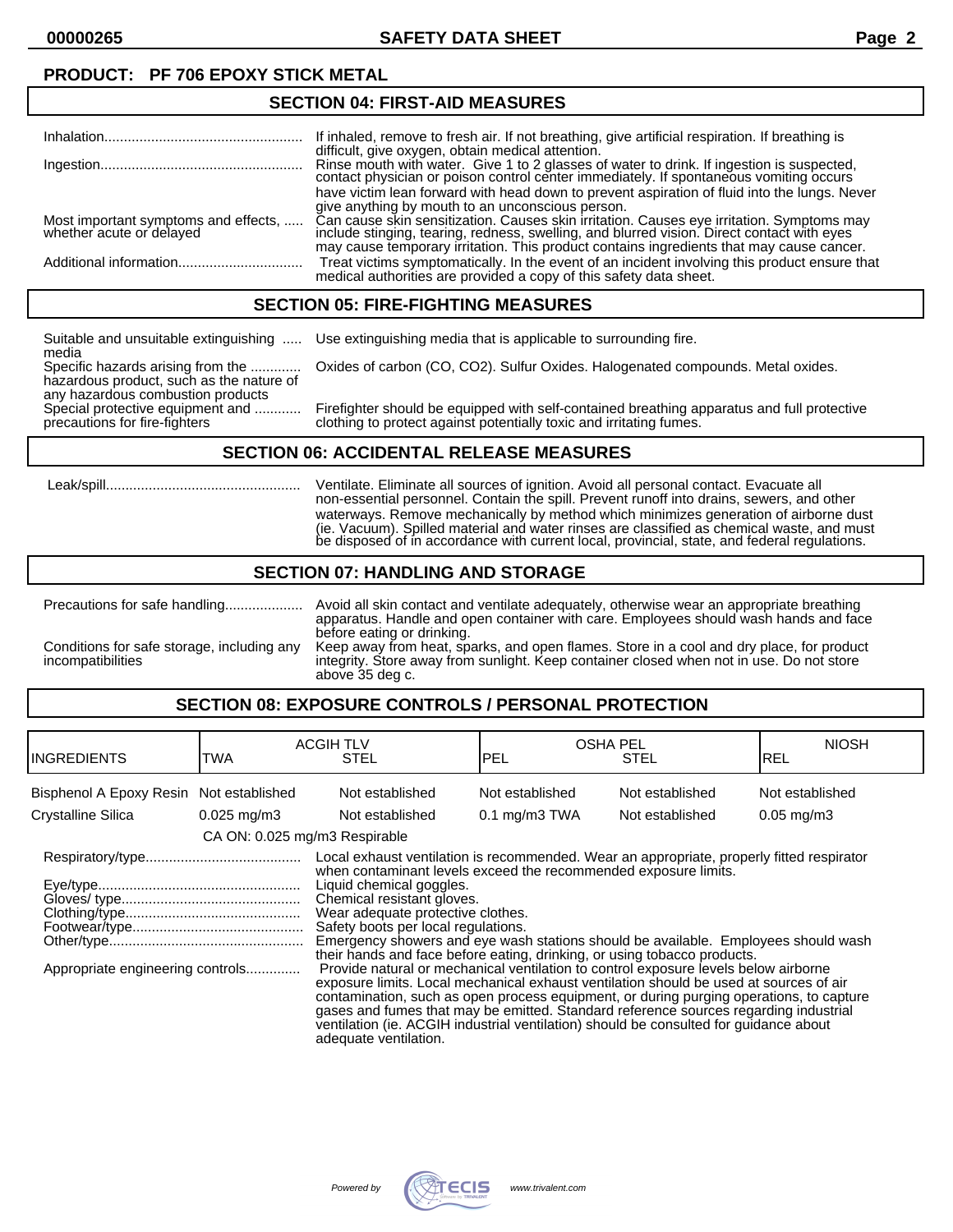#### **SECTION 09: PHYSICAL AND CHEMICAL PROPERTIES**

| Appearance/Physical state<br>Vapour pressure (mm Hg)<br>Melting / Freezing point (deg C)<br>Initial boiling point / boiling range (deg C).<br>Flash point (deg C), method<br>Auto ignition temperature (deg C)<br>Upper flammable limit (% vol)<br>Lower flammable limit (% vol)<br>Partition coefficient — n-octanol/water | Solid.<br>Dark grey. Black.<br>Sulfur compounds. Pungent odour.<br>Not available.<br>Not available.<br>Not available.<br>Not applicable.<br>2.247.<br>Not applicable.<br>Soluble in methanol and acetone. Insoluble in water.<br>Not available.<br>Not applicable.<br>>93.3°C Setaflash (>199.94°F). Does not support combustion.<br>Not available.<br>Not applicable.<br>No Data.<br>Not available.<br>0.<br>0.0. |
|-----------------------------------------------------------------------------------------------------------------------------------------------------------------------------------------------------------------------------------------------------------------------------------------------------------------------------|--------------------------------------------------------------------------------------------------------------------------------------------------------------------------------------------------------------------------------------------------------------------------------------------------------------------------------------------------------------------------------------------------------------------|
| Decomposition temperature                                                                                                                                                                                                                                                                                                   | $>220^{\circ}$ C ( $>428^{\circ}$ F).                                                                                                                                                                                                                                                                                                                                                                              |
|                                                                                                                                                                                                                                                                                                                             | Not Applicable.                                                                                                                                                                                                                                                                                                                                                                                                    |

### **SECTION 10: STABILITY AND REACTIVITY**

| Possibility of hazardous reactions    |
|---------------------------------------|
| Conditions to avoid, including static |
| discharge, shock or vibration         |
| Hazardous decomposition products      |

Stable at normal temperatures and pressures. Hazardous polymerization will not occur. Hazardous polymerization will not occur. None known.

By fire:. Dense black smoke. Oxides of carbon (CO,CO2).

### **SECTION 11: TOXICOLOGICAL INFORMATION**

| <b>INGREDIENTS</b>                                         |                                                         | <b>LC50</b>                                                                                                                                                                                                                                 | LD50                      |
|------------------------------------------------------------|---------------------------------------------------------|---------------------------------------------------------------------------------------------------------------------------------------------------------------------------------------------------------------------------------------------|---------------------------|
| Bisphenol A Epoxy Resin                                    |                                                         | Not Available                                                                                                                                                                                                                               | $>10000$ mg/kg (rat oral) |
| Crystalline Silica                                         |                                                         | Not available                                                                                                                                                                                                                               | >22,500 mg/kg oral rat    |
| Effects of acute exposure                                  | Eye contact. Skin contact. Inhalation.<br>contact.      | Can be irritating to eyes and skin. May cause sensitization by skin contact. Excessive<br>vapours may cause nasal and respiratory tract irritation.<br>A substance in this product may cause skin sensitization after prolonged or repeated |                           |
| Reproductive effects<br>Sensitizing capability of material | None known.<br>May cause sensitization by skin contact. | Quartz (Crystalline Silica) is listed by IARC in Group 1 as a carcinogen.                                                                                                                                                                   |                           |

#### **SECTION 12: ECOLOGICAL INFORMATION**

Environmental........................................... Do not allow to enter waters, waste water or soil. Persistence and degradability...................

#### **SECTION 13: DISPOSAL CONSIDERATIONS**

contaminated packaging

Information on safe handling for disposal . Empty containers must be handled with care due to product residue. Dispose of waste in and methods of disposal, including any accordance with all applicable Federal, Provincial/S accordance with all applicable Federal, Provincial/State and local regulations.

## **SECTION 14: TRANSPORT INFORMATION**

|  | Not regulated.                                                                           |
|--|------------------------------------------------------------------------------------------|
|  |                                                                                          |
|  | No.                                                                                      |
|  | In accordance with Part 2.2.1 of the Transportation of Dangerous Goods Regulations (July |
|  | 2, 2014) - we certify that classification of this product is correct. .                  |